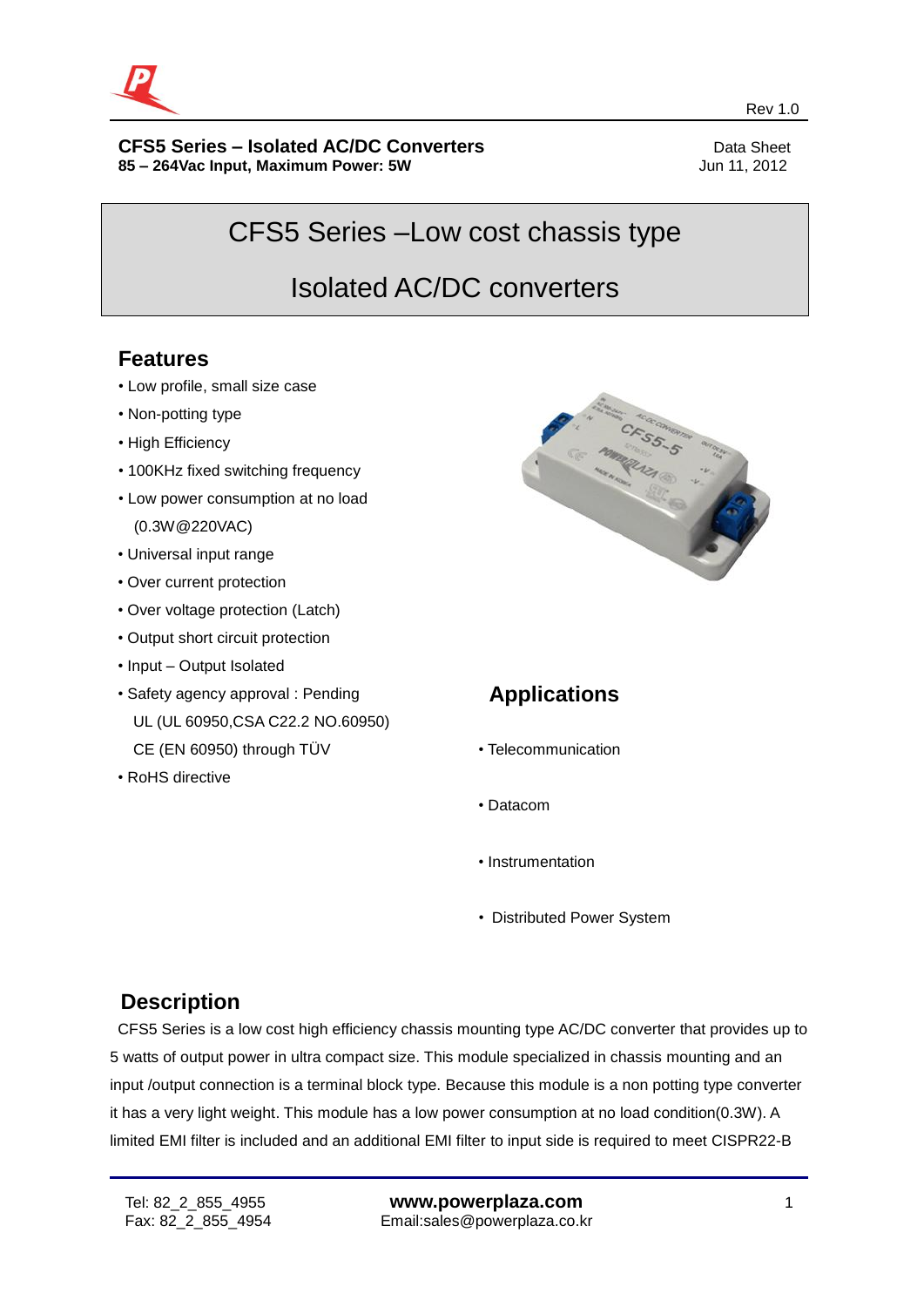

**CFS5 Series – Isolated AC/DC Converters**<br>
85 – 264Vac Input, Maximum Power: 5W<br>
Jun 11, 2012 **85 - 264Vac Input, Maximum Power: 5W** EMI standard.

## **Absolute Maximum Ratings**

| Parameter                            | Min   | Typ | Max  | Unit         | <b>Notes</b> |
|--------------------------------------|-------|-----|------|--------------|--------------|
| Input Voltage Continuous             | 85    | ۰   | 264  | VAC.         |              |
| <b>Operating Ambient Temperature</b> | $-10$ | ۰   | 50   | $^{\circ}$ C |              |
| Storage Temperature                  | $-20$ | ۰   | 70   | °С           |              |
| I/O Isolation Voltage                |       | ۰   | 3000 | VAC          |              |

Stresses in excess of the absolute maximum ratings can cause permanent damage to the device

## **Electrical Specifications**

#### **Input Characteristics**

T<sub>A =</sub>  $+25^{\circ}$ C, Vin = 85 ~ 264VAC After warm up unless otherwise specified

| Parameter                  | Symbol | Min | Typ | Max     | Unit    |
|----------------------------|--------|-----|-----|---------|---------|
| Operating voltage Range    |        | 85  |     | 264     | Vac     |
| No load Input Power        |        |     |     |         | W       |
| CFS5-3R3                   |        |     | 0.3 |         |         |
| <b>CFS5-5</b>              |        |     | 0.3 |         |         |
| <b>CFS5-12</b>             |        |     | 0.3 |         |         |
| <b>CFS5-15</b>             |        |     | 0.3 |         |         |
| <b>CFS5-24</b>             |        |     | 0.3 |         |         |
| CFS5-1212                  |        |     | 0.3 |         |         |
| CFS5-1515                  |        |     | 0.3 |         |         |
| Inrush Current@Cold start  |        |     |     | 20A max | @110VAC |
|                            |        |     |     | 40A max | @220VAC |
| <b>Operating Frequency</b> |        | 44  |     | 140     | Hz      |

#### **Output Characteristics**

T<sub>A =</sub>  $+25^{\circ}$ C, Vin = 85 ~ 264VAC After warm up unless otherwise specified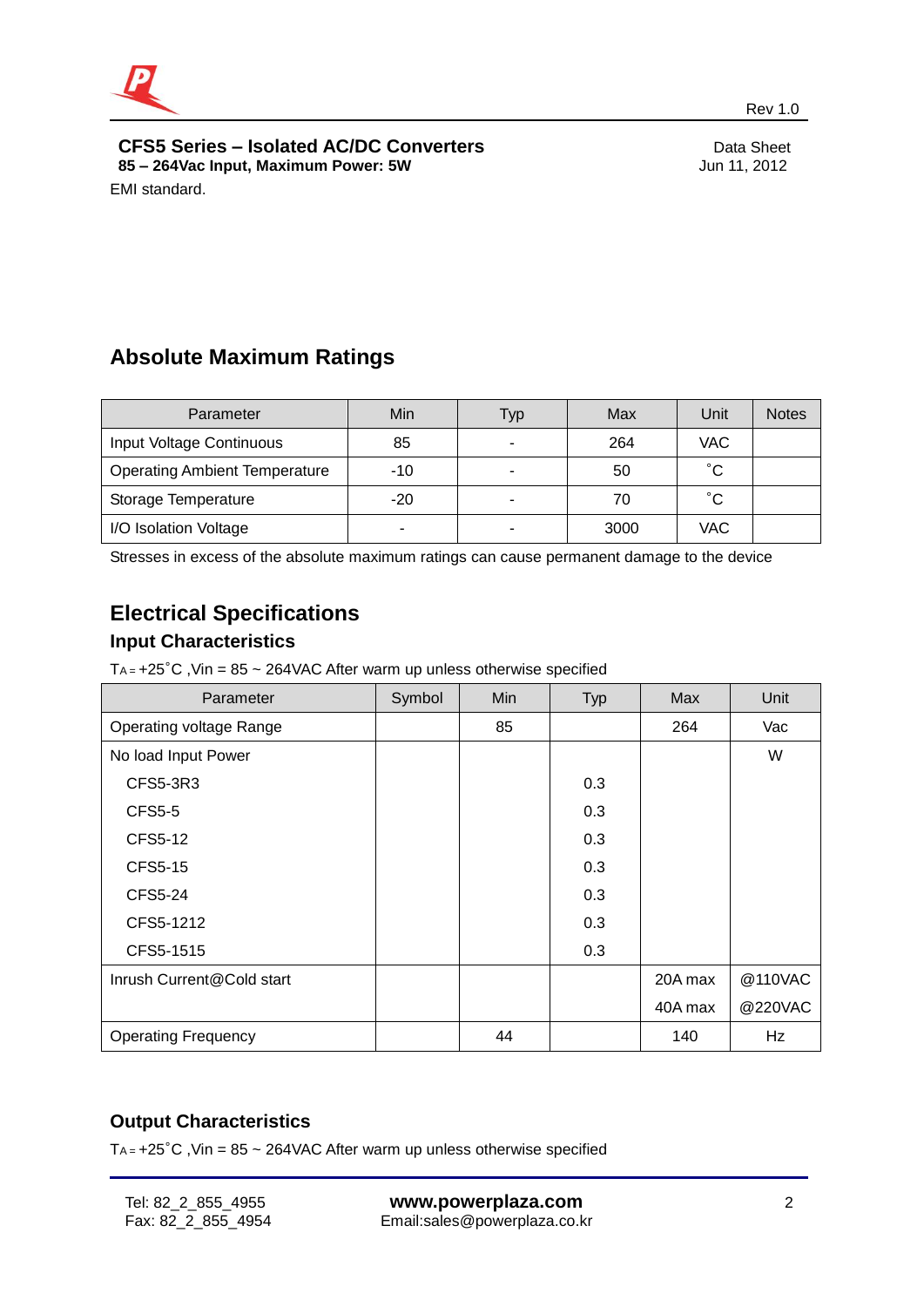

| <b>CFS5 Series - Isolated AC/DC Converters</b><br>85 - 264 Vac Input, Maximum Power: 5W | Data Sheet<br>Jun 11, 2012 |                |                |                |      |
|-----------------------------------------------------------------------------------------|----------------------------|----------------|----------------|----------------|------|
| Parameter                                                                               | Symbol                     | Min            | <b>Typ</b>     | Max            | Unit |
| Output Voltage tolerance                                                                | Vo                         | $\blacksquare$ | $\blacksquare$ | ±2             | %    |
| <b>Output Current</b>                                                                   | lo                         |                |                |                |      |
| CFS5-3R3                                                                                |                            |                |                | 1.25           | A    |
| <b>CFS5-5</b>                                                                           |                            |                |                | 1              | A    |
| <b>CFS5-12</b>                                                                          |                            |                |                | 0.42           | A    |
| <b>CFS5-15</b>                                                                          |                            |                |                | 0.33           | A    |
| <b>CFS5-24</b>                                                                          |                            |                |                | 0.21           | A    |
|                                                                                         |                            |                |                |                | A    |
|                                                                                         |                            |                |                |                | A    |
| Output Regulation;                                                                      |                            |                |                |                |      |
| - Line Regulation                                                                       |                            |                |                | ±1             | %    |
| (From minimum input voltage to                                                          |                            |                |                |                |      |
| maximum input voltage, constant                                                         |                            |                |                |                |      |
| load)                                                                                   |                            |                |                |                |      |
| - Load Regulation                                                                       |                            |                |                | $±1$ (Single)  | %    |
| (From no load to maximum load,                                                          |                            |                |                | $\pm 2$ (Dual) |      |
| Constant load)                                                                          |                            |                |                |                |      |
| <b>Output Current Limit</b>                                                             |                            | >105           |                |                | $\%$ |
| (Automatic recovery)                                                                    |                            |                |                |                |      |
| Output Ripple and noise                                                                 | mVp-p                      |                | 1% of          |                | mV   |
| (Vin = 220 Vac Io = Max Output Current                                                  |                            |                | Vout           |                |      |
| Bandwidth 20MHz, 1uF Ceramic cap)                                                       |                            |                |                |                |      |
| Efficiency                                                                              |                            |                |                |                |      |
| CFS5-3R3                                                                                |                            |                | 70             |                | %    |
| <b>CFS5-5</b>                                                                           |                            |                | 75             |                | %    |
| <b>CFS5-12</b>                                                                          |                            |                | 79             |                | %    |
| <b>CFS5-15</b>                                                                          |                            |                | 79             |                | %    |
| <b>CFS5-24</b>                                                                          |                            |                | 81             |                | %    |
| $(100\% \text{ of max } I_0, V_{in} = 220\text{VAC})$                                   |                            |                |                |                | %    |
| Dynamic Load Response                                                                   |                            |                | 土              | 3% of Output   | mV   |
| (1uF Ceramic                                                                            |                            |                |                | Voltage        |      |
| 25% to 50 %, 50% to 25%,                                                                |                            |                |                |                |      |
| Slew rate = $0.05A/us$ )                                                                |                            |                |                |                |      |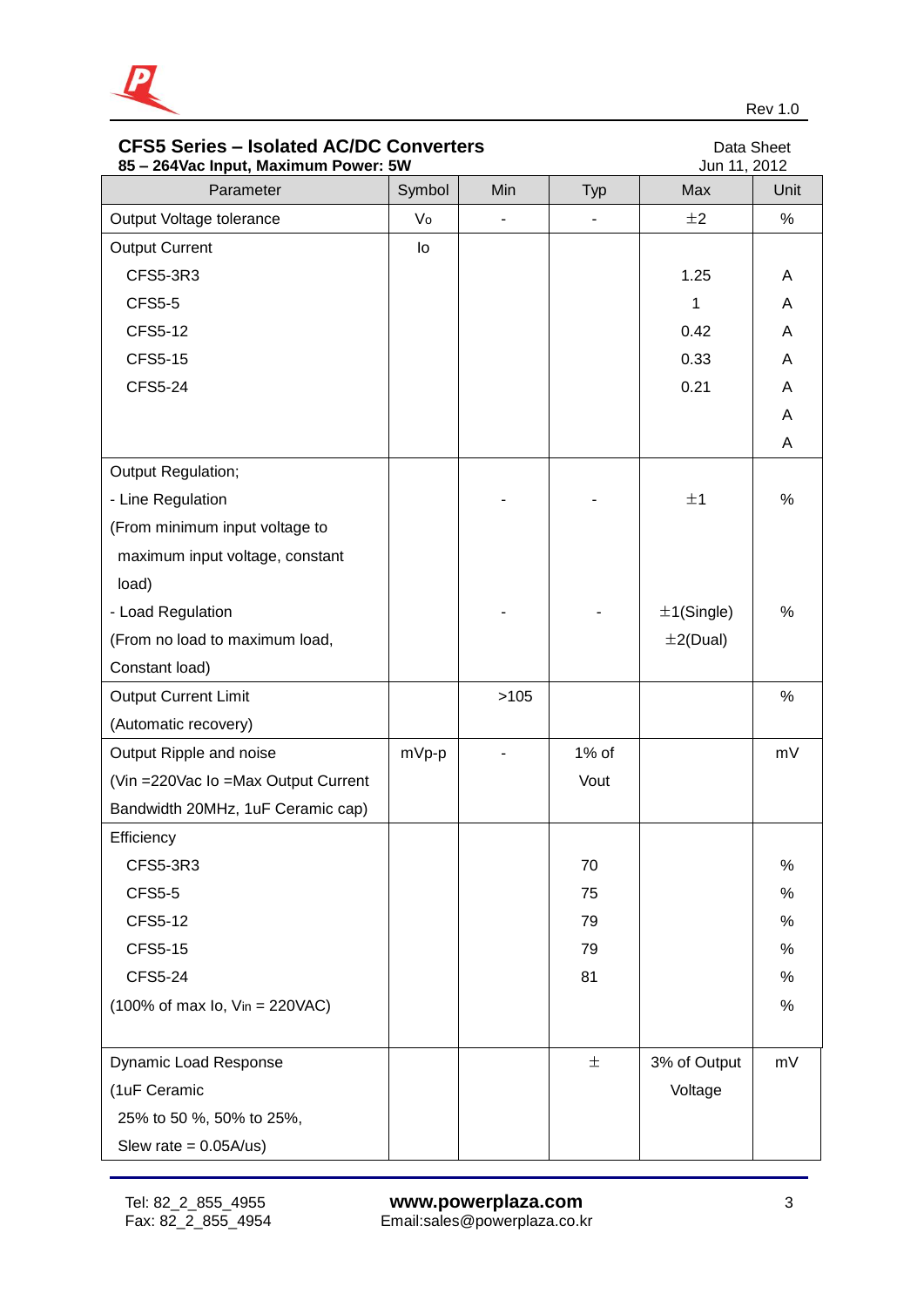

| <b>CFS5 Series - Isolated AC/DC Converters</b><br>85 – 264 Vac Input, Maximum Power: 5W |  |    |  | Data Sheet<br>Jun 11, 2012 |      |
|-----------------------------------------------------------------------------------------|--|----|--|----------------------------|------|
| Start - Up Time                                                                         |  | ٠  |  | 20                         | ms   |
| Hold – Up Time                                                                          |  | 50 |  |                            | ms   |
| Turn – on overshoot                                                                     |  | ۰  |  |                            | $\%$ |
| Maximum output capacitance                                                              |  |    |  |                            | μF   |

# **Isolation Specifications**

| Parameter                    | Symbol      | Min  | <b>Typ</b> | Max  | Unit       |
|------------------------------|-------------|------|------------|------|------------|
| I/O Isolation Voltage        |             |      |            |      |            |
| (AC500V, 1 Min)              |             |      |            |      |            |
| - Input-Output:              |             |      |            | 3000 | <b>VAC</b> |
| - Input-Case:                |             |      |            |      | <b>VAC</b> |
| - Output-case:               |             |      |            |      | <b>VAC</b> |
| <b>Isolation Resistance</b>  | <b>RISO</b> |      |            |      |            |
| - Output-Case                |             | >100 |            |      | $M\Omega$  |
| (at DC500V at 25°C           |             |      |            |      |            |
| And 70%RH for 1 min)         |             |      |            |      |            |
| <b>Isolation Capacitance</b> | Ciso        |      |            |      | pF         |

# **General Specifications**

| Parameter                  | Symbol | Min                 | Typ | Max | Unit       |
|----------------------------|--------|---------------------|-----|-----|------------|
| <b>Switching Frequency</b> |        |                     | 100 |     | <b>KHz</b> |
| MTBF (MiL-HDBK- 217F)      |        | $4.5 \times 10^{5}$ |     |     | hrs        |
| <b>Dimensions</b>          |        | 17.8 x 33.5 x 73.8  |     |     | mm         |
| (W.H.L)                    |        |                     |     |     |            |
| Weight                     |        |                     |     |     | Grams      |

## **Environmental**

| Parameter                    | Symbol | Min   | Гур | Max | Unit         |
|------------------------------|--------|-------|-----|-----|--------------|
| <b>Operating Temperature</b> |        | $-10$ |     | 50  | $^{\circ}$ C |
| <b>Operating Humidity</b>    |        | 5     |     | 95  | $\%$         |
| (RH non-condensing)          |        |       |     |     |              |
|                              |        |       |     |     |              |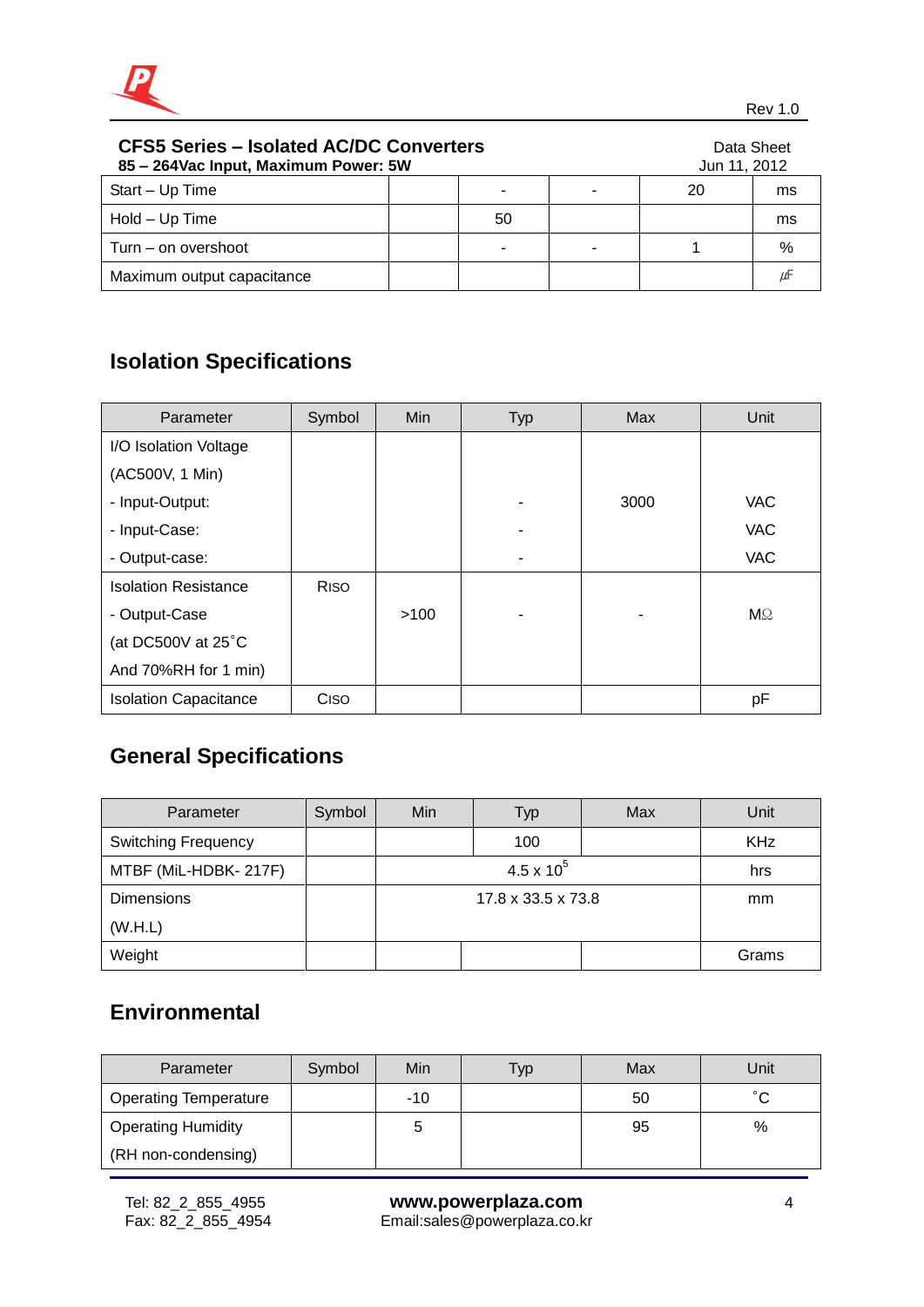

| <b>CFS5 Series - Isolated AC/DC Converters</b><br>85 - 264 Vac Input, Maximum Power: 5W |  |       |  |    | Data Sheet<br>Jun 11, 2012 |
|-----------------------------------------------------------------------------------------|--|-------|--|----|----------------------------|
| Storage Temperature                                                                     |  | $-20$ |  | 70 | °С                         |
| Vibration $@10G(98m/s^2)$                                                               |  | 10    |  | 55 | Hz                         |

## **Characteristic Curves Efficiency Curves**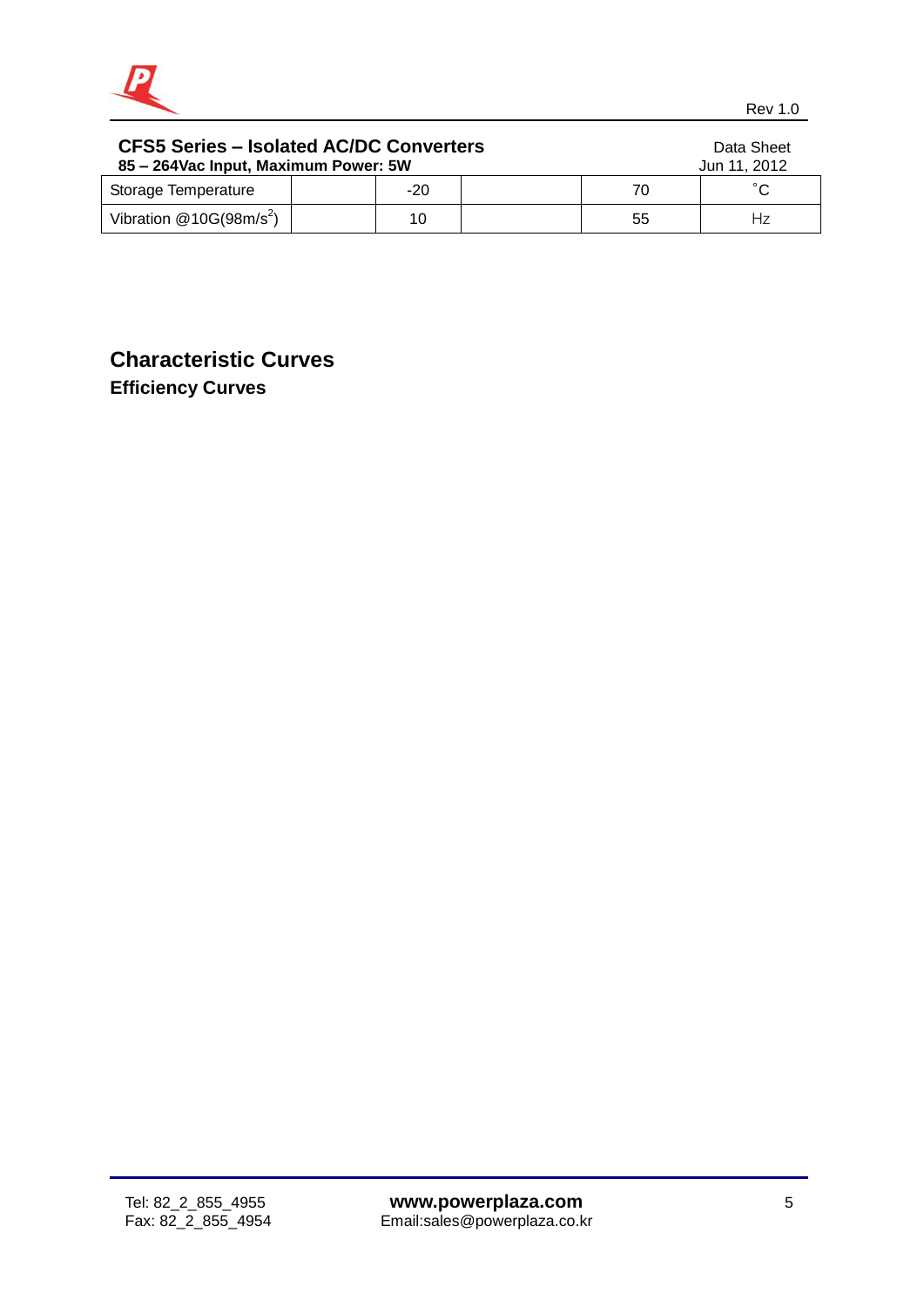

#### **CFS5 Series – Isolated AC/DC Converters**<br>
85 – 264 Vac Input, Maximum Power: 5W<br>
Jun 11, 2012 **85 - 264Vac Input, Maximum Power: 5W**







Input 220Vac, Variation of efficiency, from minimum load to maximum load.

#### **Output Ripple & Noise**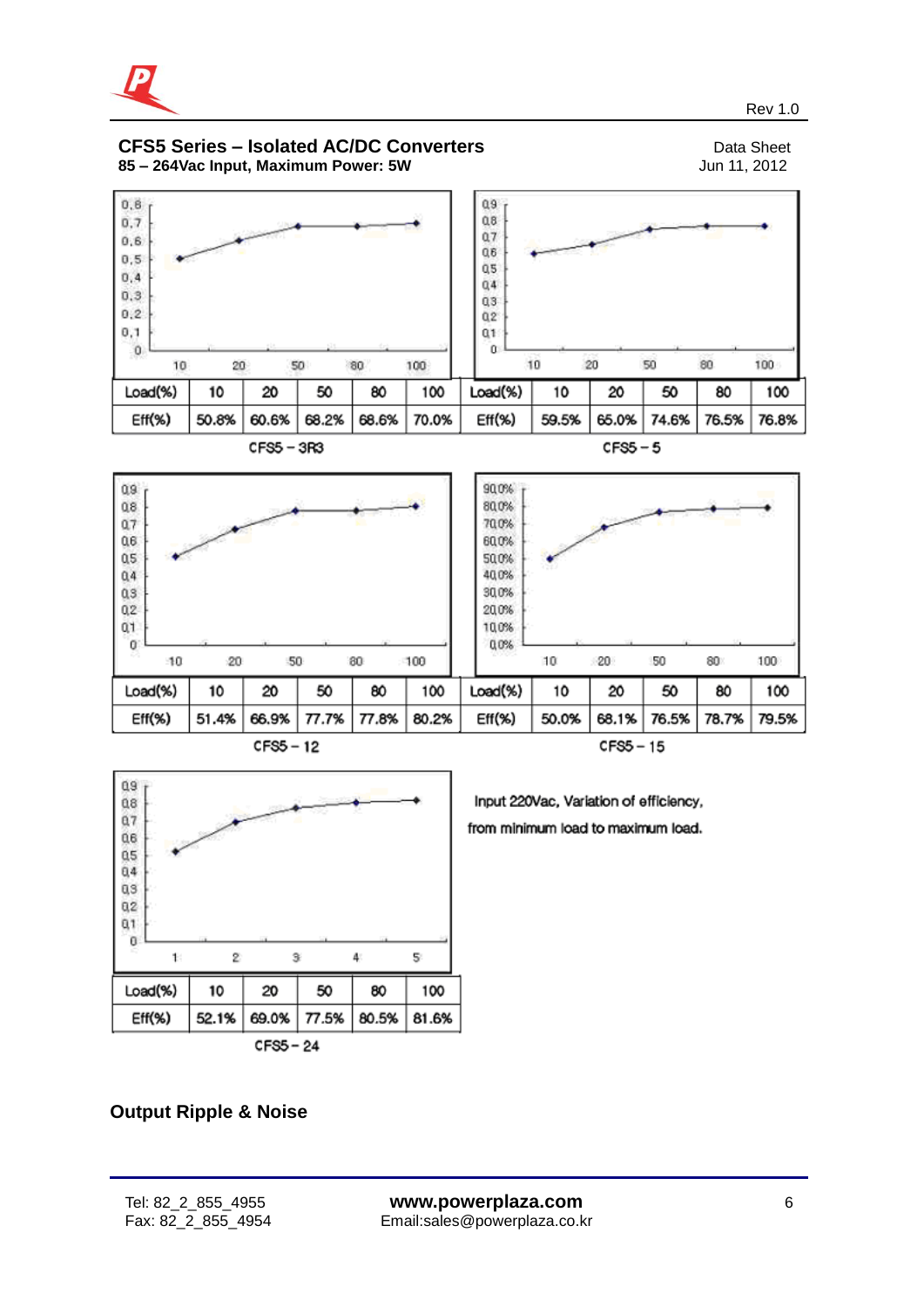



## **Start-up Time**

j

CFS5-24 74.6mVpp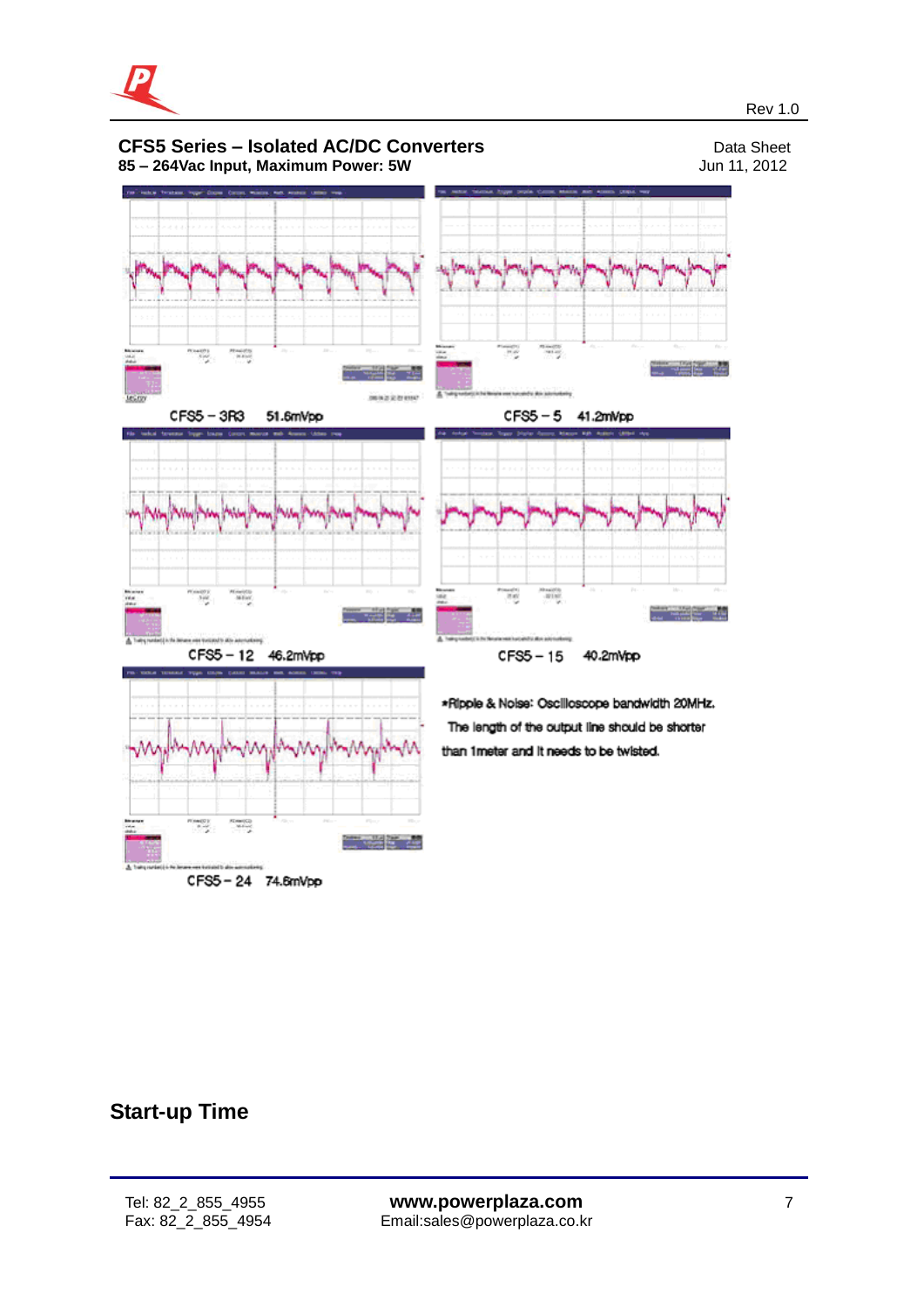



## **Hold Up Time**

 $CFS5 - 24$ 

32.9mS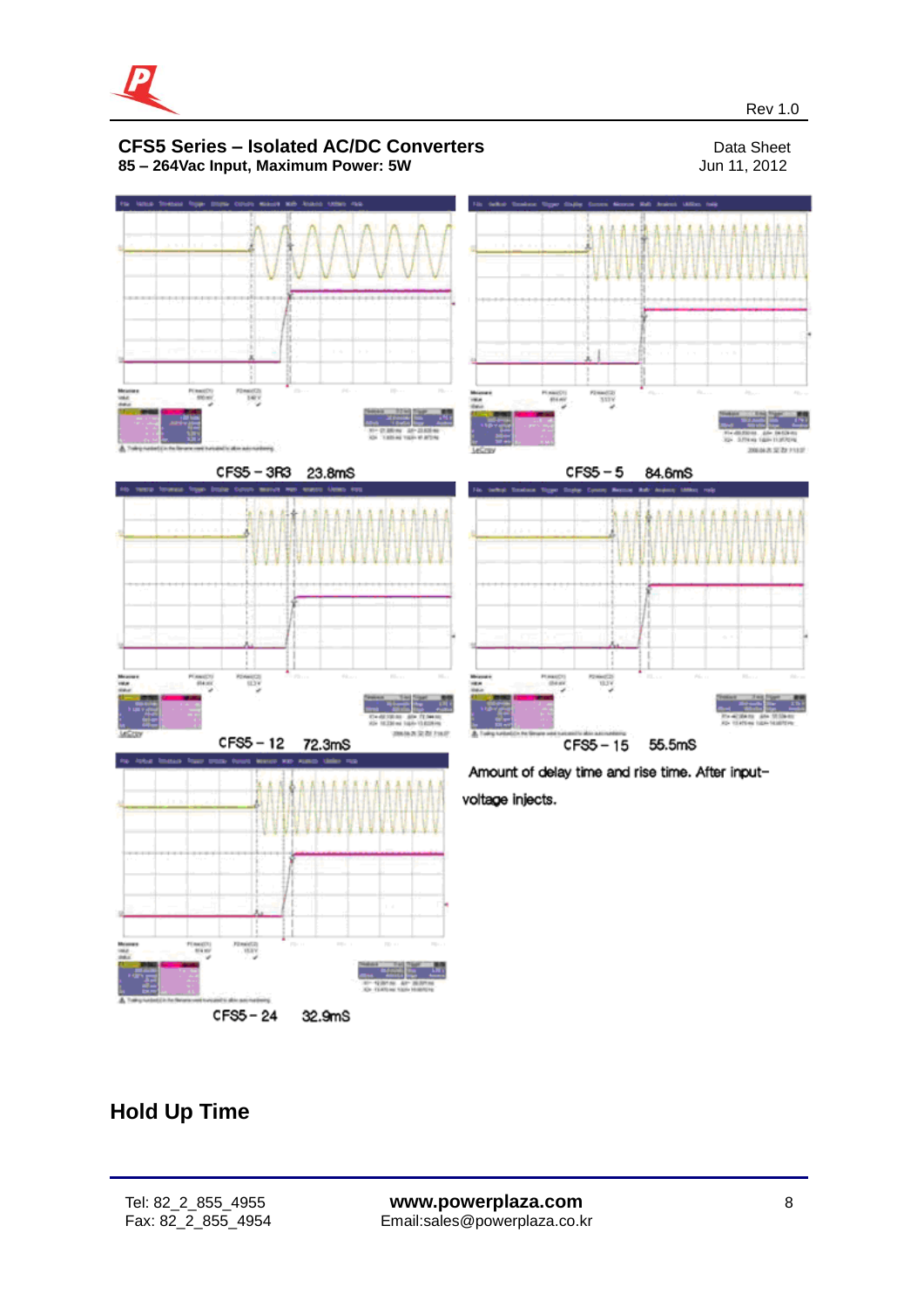

Rev 1.0 and the contract of the contract of the contract of the contract of the contract of the contract of the contract of the contract of the contract of the contract of the contract of the contract of the contract of th



#### **Output Load Transient Response**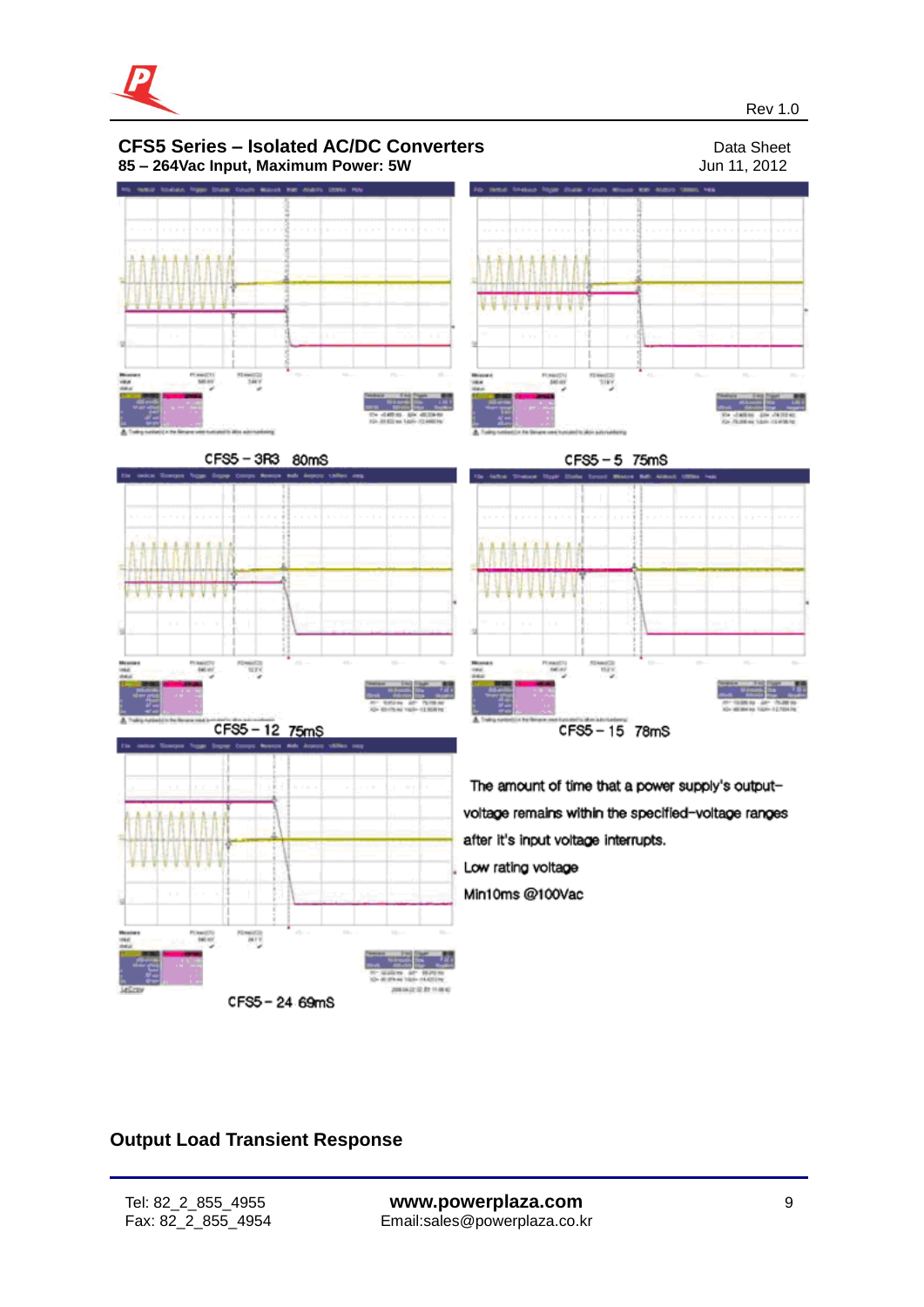

(Dynamic load change from 0% to 100% of full load, slew rate = 0.1A/us)





 $CFS5 - 24$ 135mV

Considerate slew rate and frequency within ±3% output voltage value.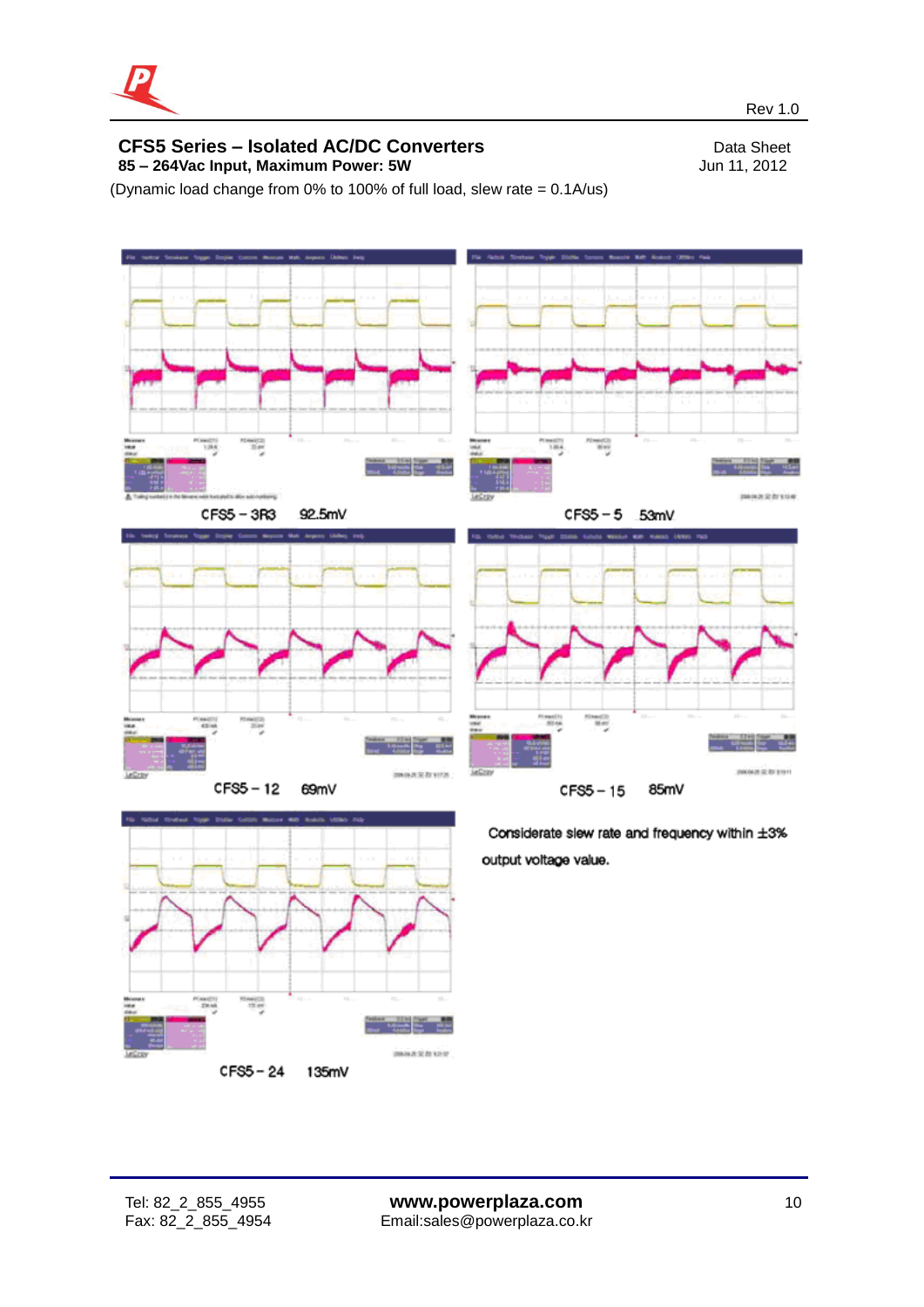

#### **CFS5** Series – Isolated AC/DC Converters **Data Sheet** Data Sheet **85 – 264Vac Input, Maximum Power: 5W** Jun 11, 2012

#### **Instruction manual**

#### **Basic connection**



#### **Output ripple and noise Test**



\* Conductor from Vout-pins to capacitors = 50mm (1.97in)

## **Parallel operation**

Parallel operation is available by connecting the units as shown below.



outputs of two or more power supplies, as shown below. Output current in series connection should be lower than the lowest current in each unit.(Please use schottky barrier diode)



#### **Thermal Considerations**

CFS5 series has wide operating temperature range from -10°C to +60°C.

However, it should be required a enough air flow for more reliable operation. Output derating curve provide designers with a quantity of a current under the desired ambient temperature and velocity of a airflow.



#### **Series operation**

Series operation is available by connecting the

**Feature Description**

j

Tel: 82\_2\_855\_4955 **www.powerplaza.com** 11 Fax: 82\_2\_855\_4954 Email:sales@powerplaza.co.kr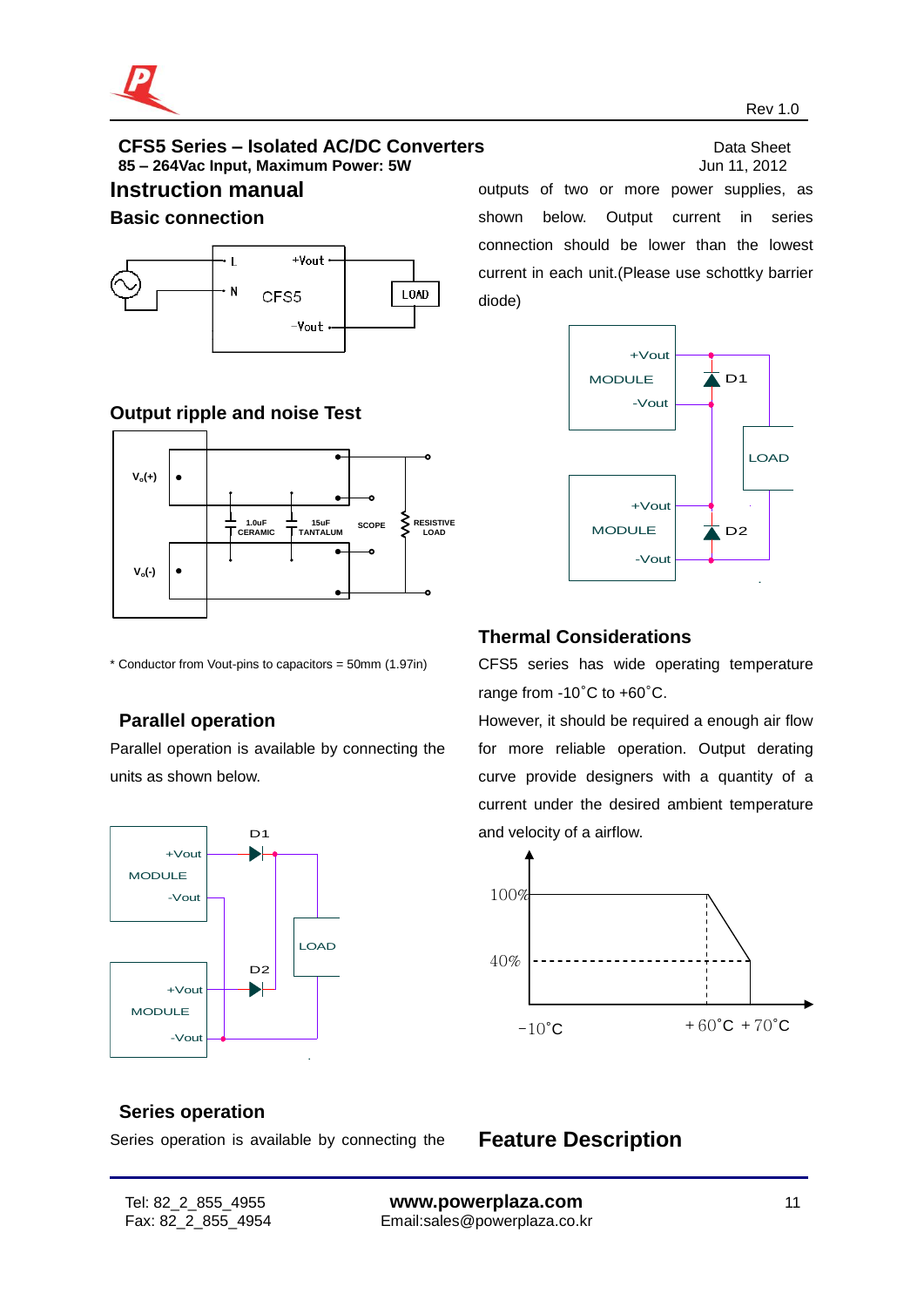

#### **CFS5** Series – Isolated AC/DC Converters **Data Sheet** Data Sheet **85 – 264Vac Input, Maximum Power: 5W** Jun 11, 2012

#### **Input Fuse**

In order to comply with safety requirements, CFS5 series has a fuse built in.(Fusible resistor)

#### **Input Output Filter**

CFS5 series have an internal EMI filter. To reduce conducted noise, additional external input filter is required

To reduce a output ripple and noise, external capacitor is required at the output of the device

#### **Over current Protection (OCP)**

CFS5 series built in over current protection circuit which operates when the output current is over 105% of rating and automatically recovers when over current condition is removed If the short or overload condition continues, the power module could be damaged.

#### **Over Voltage Protection (OVP)**

CFS5 series built in overvoltage protection circuit.(Zenor Clamp)

OVP operation will be work over 130%~150% of rated output voltage.

#### **Soldering Information**

The product is intended for through hole mounting in a PCB, When wave soldering is used, the temperature on the pins is specified to maximum 260°C for maximum 10 seconds when hand soldering, care should be taken to avoid direct contact between the hot soldering iron tip and the pins for more than a few seconds in order to prevent overheating.

#### **EMI Characteristic (conducted Emission)**

In order to reduce conducted noise install an external input filter as shown in below.



 $L1 = 10 \sim 30$ mH Common Mode Line Filter C1 = 220nF X2 Capacitor  $C2.C3 = 2200pF Y2$  Capacitor  $C4 = 2200pF Y1$  Capacitor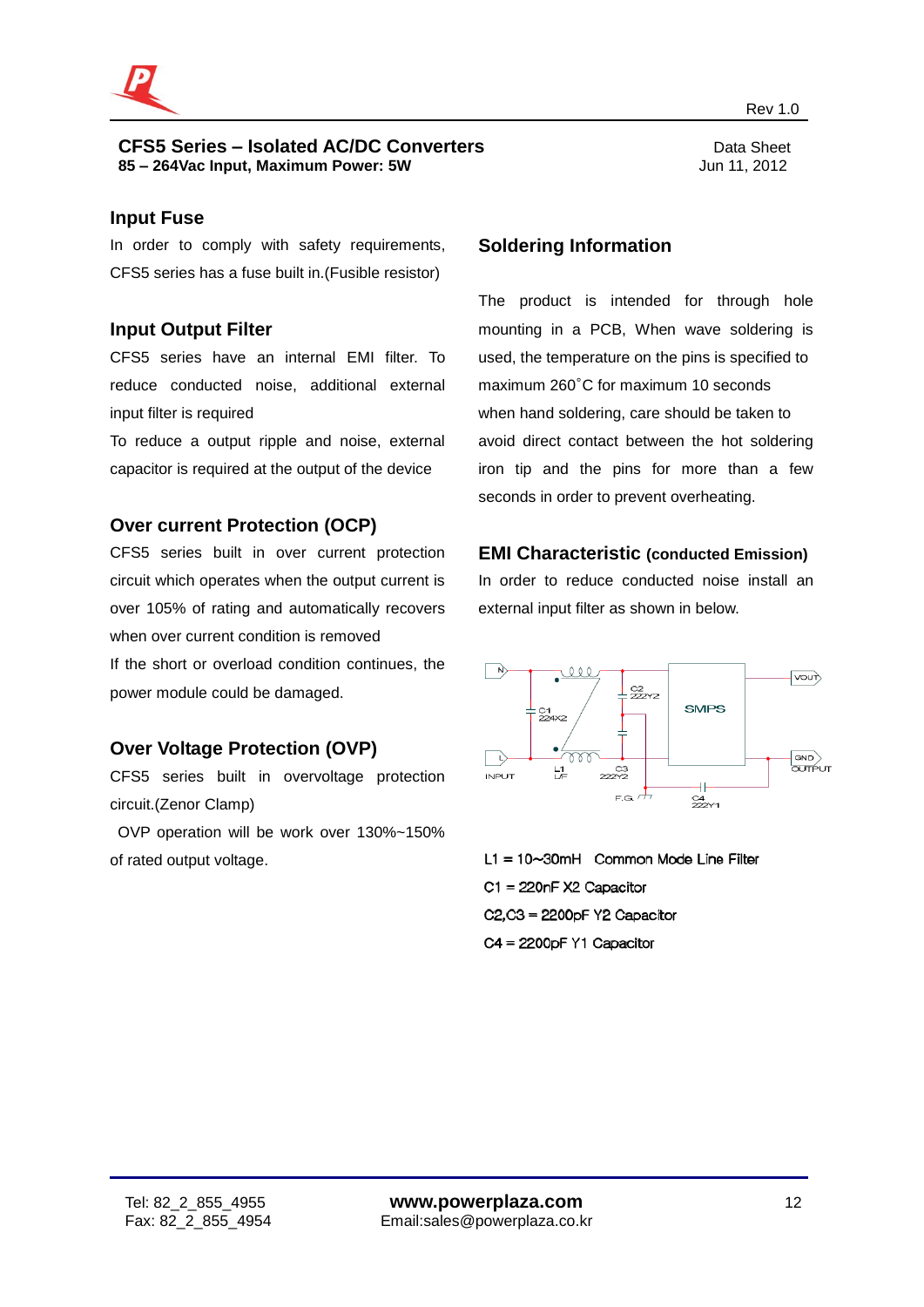

#### **CFS5 Series – Isolated AC/DC Converters** Data Sheet **85 – 264Vac Input, Maximum Power: 5W** Jun 11, 2012 **Pin assignments**

#### TOP VIEW



## Single Output

| ີ      |             |                                 |
|--------|-------------|---------------------------------|
| PIN NO | <b>NAME</b> | <b>FUNCTION</b>                 |
|        | AC(L)       | AC Input                        |
|        | AC(N)       | AC Input                        |
| 3      | -Vout       | Negative side of output voltage |
|        | +Vout       | Positive side of output voltage |

## Dual Output

| PIN NO | <b>NAME</b> | <b>FUNCTION</b> |
|--------|-------------|-----------------|
|        |             |                 |
|        |             |                 |
|        |             |                 |
|        |             |                 |
|        |             |                 |

# **Mechanical Specification**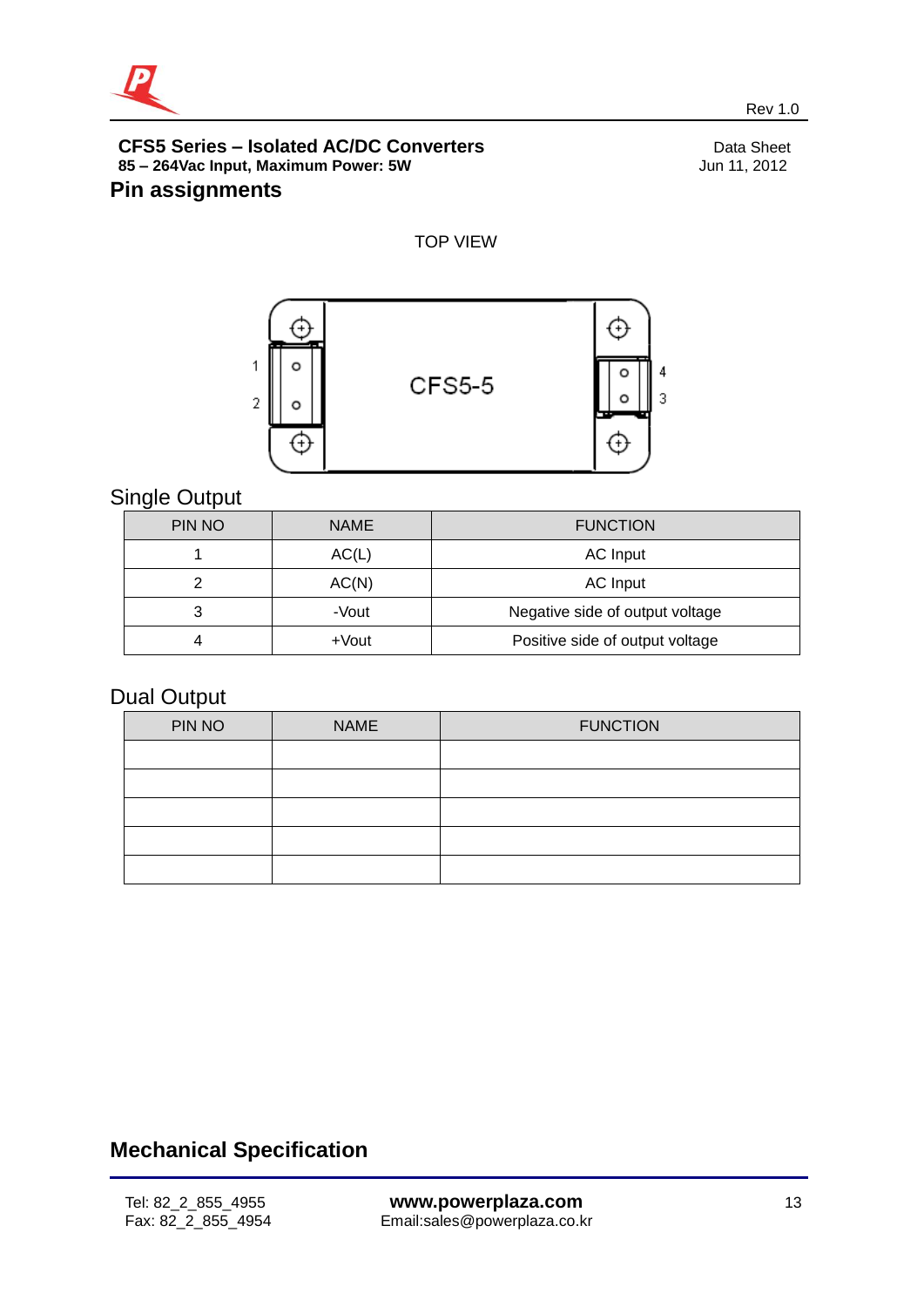

#### **CFS5 Series – Isolated AC/DC Converters**<br>
85 – 264Vac Input, Maximum Power: 5W<br>
Jun 11, 2012 **85 - 264Vac Input, Maximum Power: 5W**



## **Ordering Information**

| -<br>Input  | Output1,   | Maximum | Ripple & Noise | Efficiency | Model          |
|-------------|------------|---------|----------------|------------|----------------|
|             | Output2    | Power   | Typ.           | Typ.       | <b>Number</b>  |
|             | 3.3V@1.25A | 4.125W  | 80mVp-p        | 68%        | CFS5-3R3       |
|             | 5V@1A      | 5W      | 80mVp-p        | 75%        | <b>CFS5-5</b>  |
|             | 12V@0.42A  | 5W      | 120mVp-p       | 79%        | CFS5-12        |
| $85 - 264V$ | 15V@0.33A  | 5W      | 150mVp-p       | 79%        | <b>CFS5-15</b> |
|             | 24V@0.21A  | 5W      | 240mVp-p       | 81%        | <b>CFS5-24</b> |
|             |            |         |                |            |                |
|             |            |         |                |            |                |

#### **Part number structure**